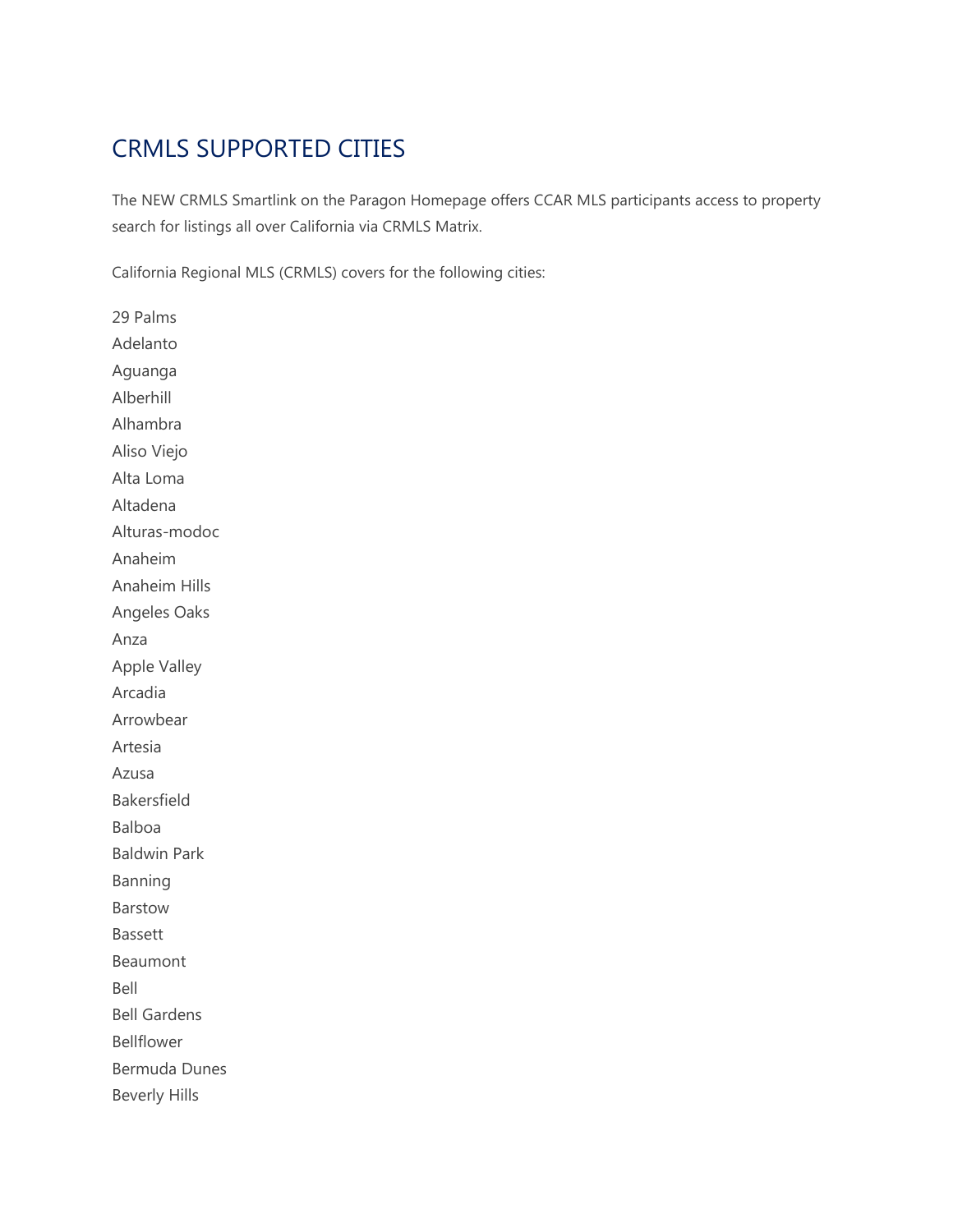Big Bear Bloomington Blythe Bonsall Borrega Springs Bradbury Brea Buena Park Bullhead City Burbank Cabazon California City Calimesa Canyon Area Canyon Lake Carson Cathedral City Cerritos Cherry Valley Chino Chino Hills City Of Industry Claremont Coachella Colton Commerce Compton Corona Corona Del Mar Corona East Costa Mesa Coto De Caza Cottonwood Canyon County-los Angeles Covina Cowan Heights Crestline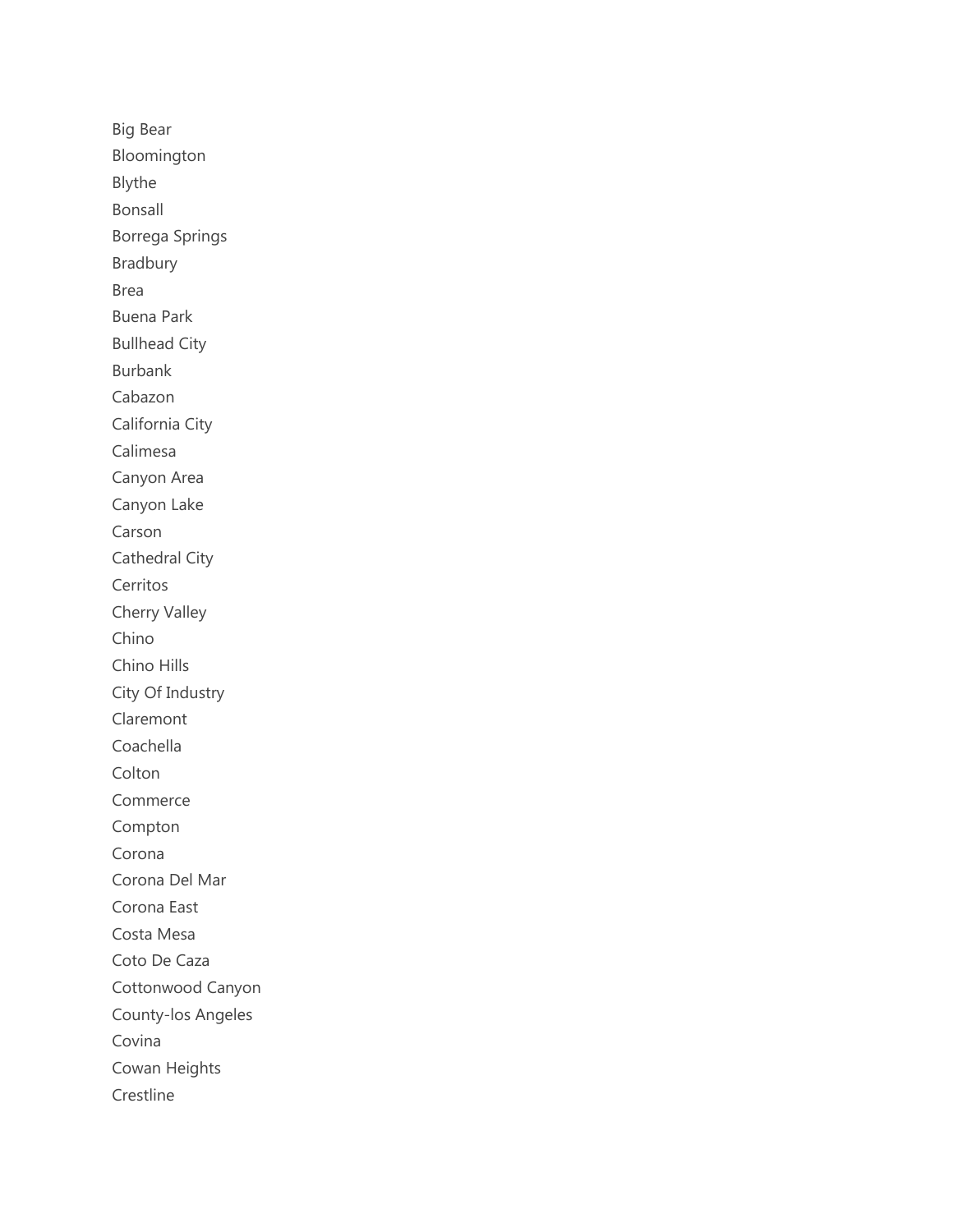Cudahy Culver Ctiy Cypress Dana Point Desert Hot Springs Desert Shores Devore Diamond Bar Dove Canyon Downey Duarte Eagle Rock El Cerrito El Monte El Segundo Encino Fallbrook Fontana Foothill Ranch Forrest Falls Fountain Valley French Valley Fullerton Garden Grove Gardena Garner Valley Glen Avon Glen Helen Glen Ivy Glendale Glendora Goodhope Grand Terrace Hacienda Hts Harbor City Havasu City Hawaiian Gardens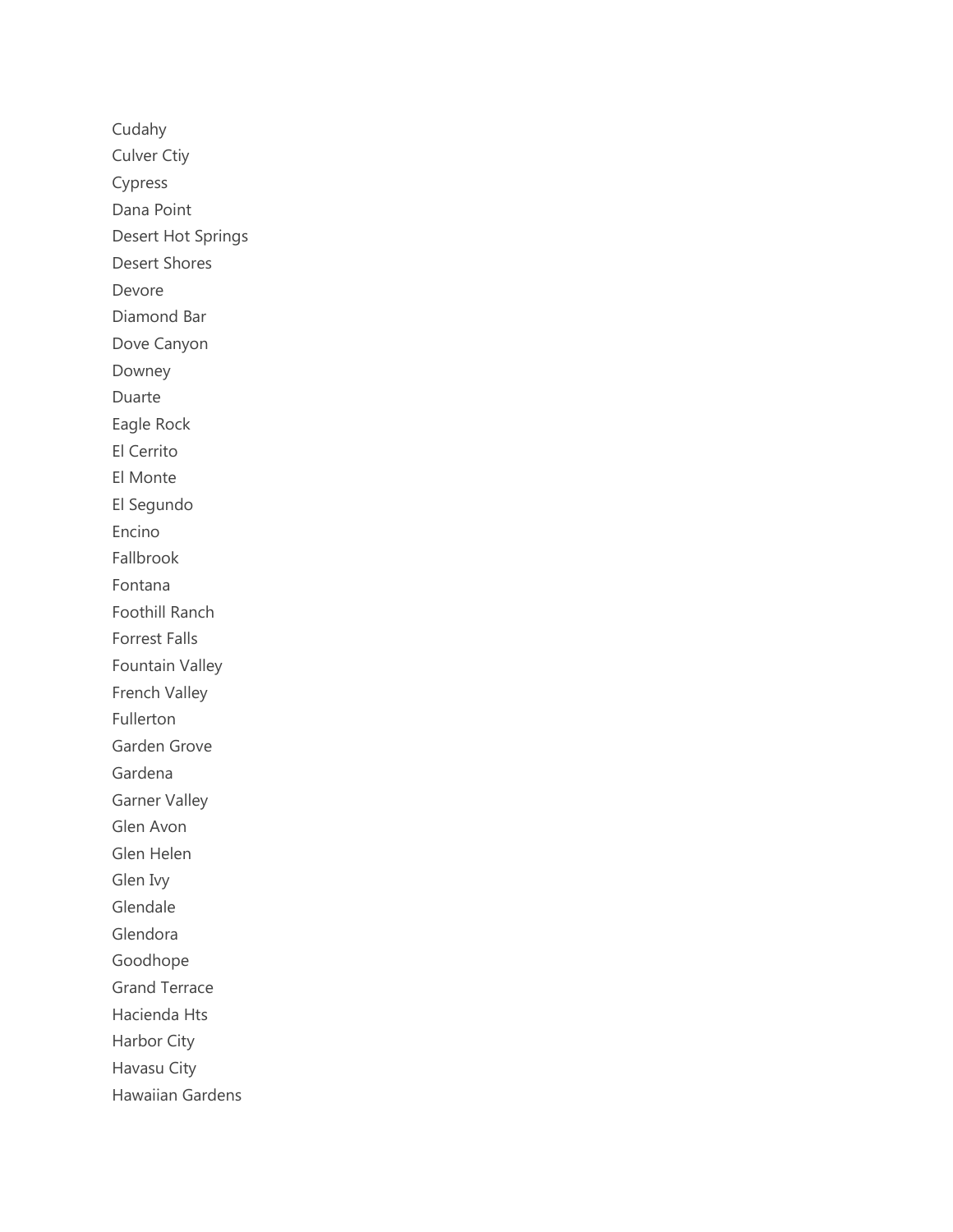Hawthorne Hemet Hermosa Beach Hesperia Highgrove Highland Highland Park Hollydale Hollywood Homeland Hornbrook Huntington Beach Huntington Park Idyllwild Indian Wells Indio Inglewood Irvine Irwindale Joshua Tree Juniper Flats La Canada Flintridge La Crescenta La Habra La Habra Heights La Mirada La Palma La Puente La Quinta La Sierra La Verne Ladera Heights Laguna Beach Laguna Hills Laguna Niguel Lake Arrowhead Lake Elsinore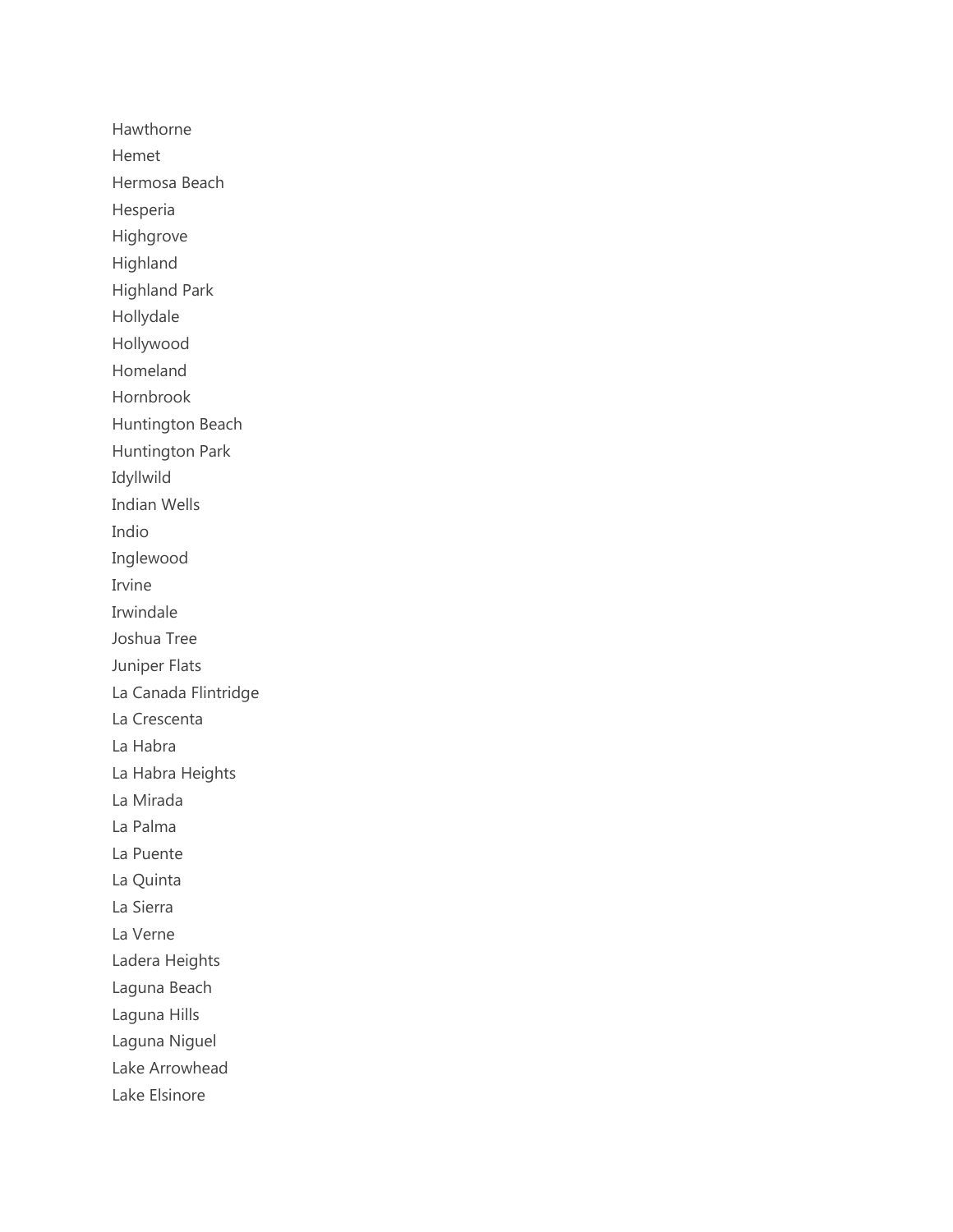Lake Forest Lake Havasu Lake Matthews Lakewood Lancaster Landers Las Flores Lawndale Lennox Little Rock Loma Linda Lomita Long Beach Los Alamitos Los Angeles Lynwood Lytle Creek Malibu Manhattan Beach Marina Del Rey Maywood Mead Valley Meadowbrook Mecca Menifee Mentone Midway City Mira Loma Mission Viejo Monrovia Montebello Monterey Park Moreno Valley Morongo Valley Morro Bay Mt Baldy Murrieta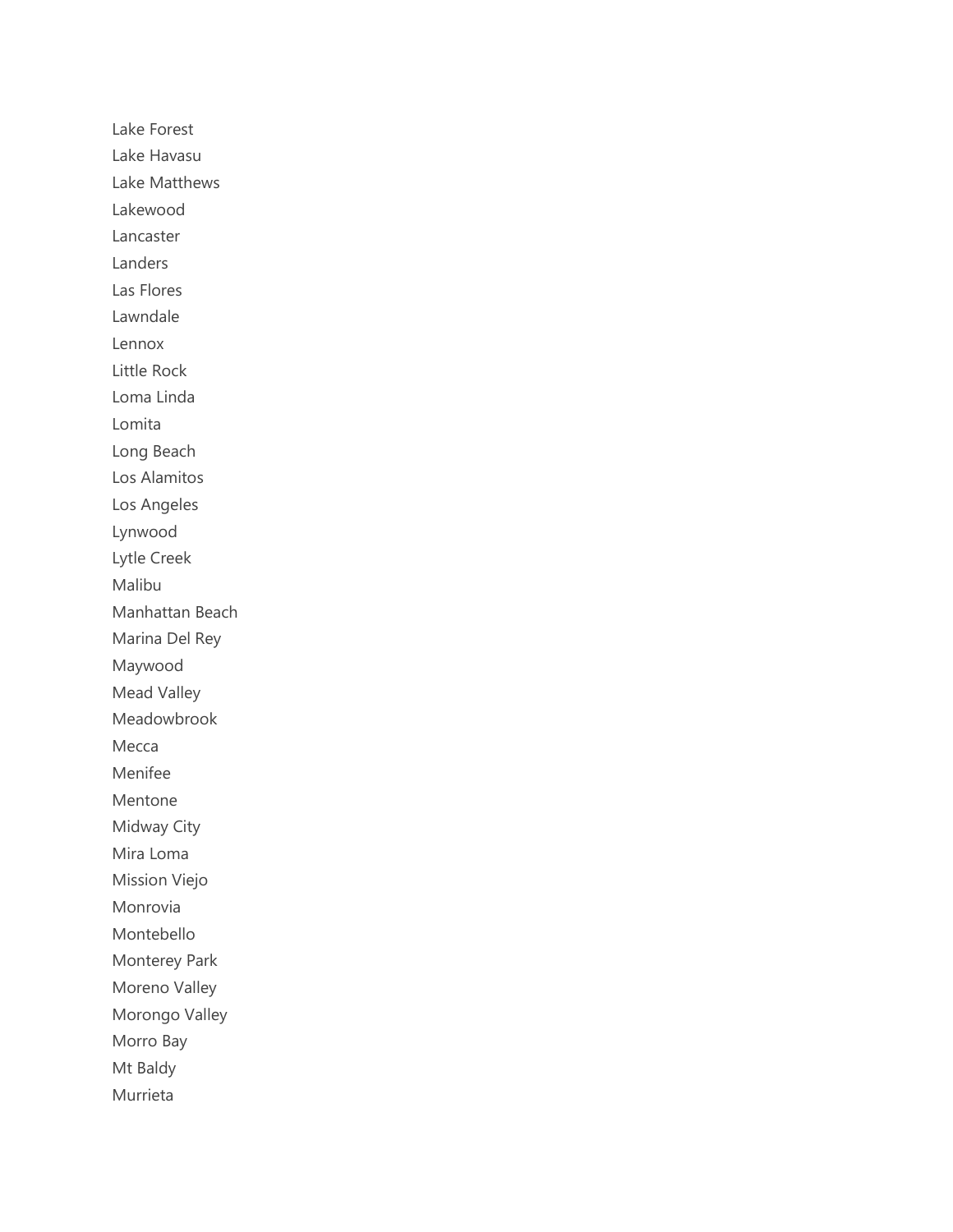Newberry Springs Newport Beach Newport Coast Norco North Hollywood North Shore North Tustin Norwalk Nuevo/lakeview Oak Glen Oasis Ontario Orange Orange Park Acres Ortega Mountain Outside Area Palm Desert Palm Springs Palmdale Palos Verdes Estates Palos Verdes Pennisula Paramount Pasadena Pedley Perris Philips Ranch Pico Rivera Pine Cove Pinyon Pines Placentia Playa Del Rey Pomona Portola Hills Quail Valley Rainbow Rancho California Rancho Cucamonga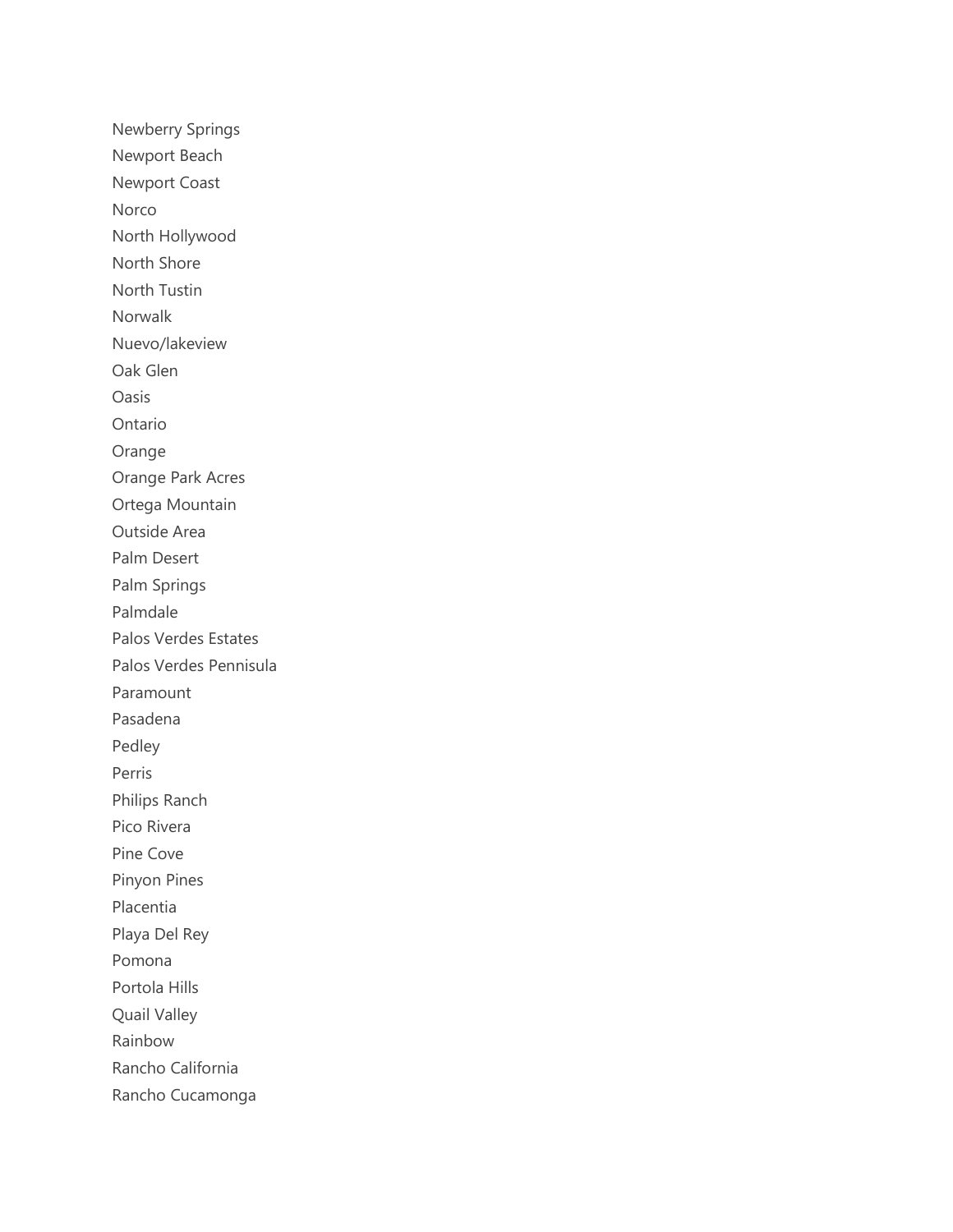Rancho Dominguez Rancho Mirage Rancho Palos Verdes Rancho Santa Margarita Redlands Redondo Beach Rialto Ridgecrest Riverside Rolling Hills Rolling Hills Estates Romoland Romona Rosemead Rowland Heights Rubidoux Running Srpings Area Sage Salton City San Bernardino San Clemente San Diego San Dimas San Fernando San Gabriel San Jacinto San Juan Capistrano San Marino San Pedro Santa Ana Santa Ana Heights Santa Fe Springs Seal Beach Sedco Sequim Sierra Madre Signal Hill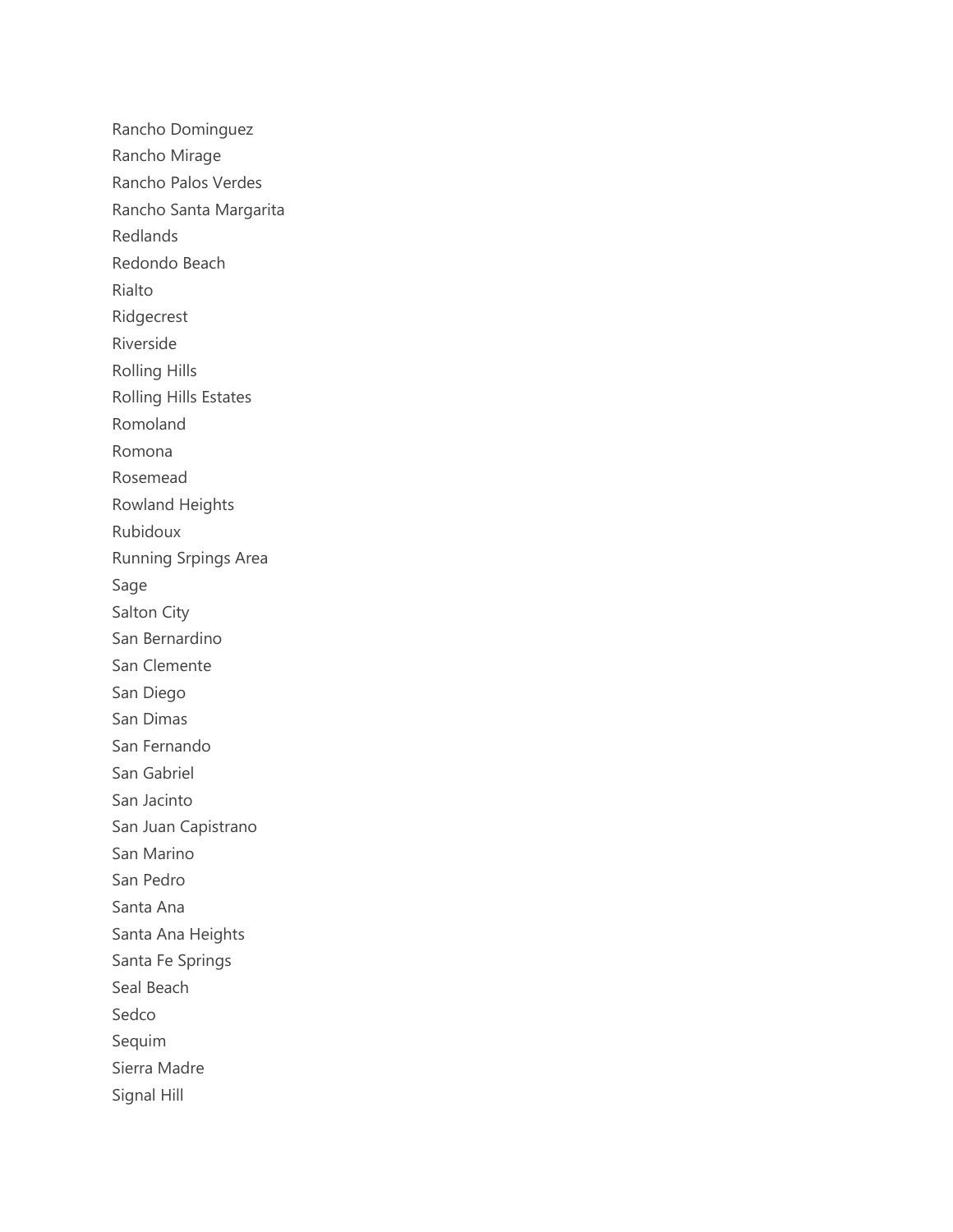Sky Valley South El Monte South Gate South Pasadena Stanton Sugar Loaf Sun City Sunland Sunnymead Sunset Beach Surfside Temecula Temple City Thermal Thousand Palms Torrance Tujunga Tustin Unincorporated Upland Valley Center Vernon Victor Valley Villa Park Vista Walnut Walnut Park Warner Springs West Covina Westchester Westminster Whittier Wilderville Wildomar Wilmington Wilson Valley Winchester Woodcrest